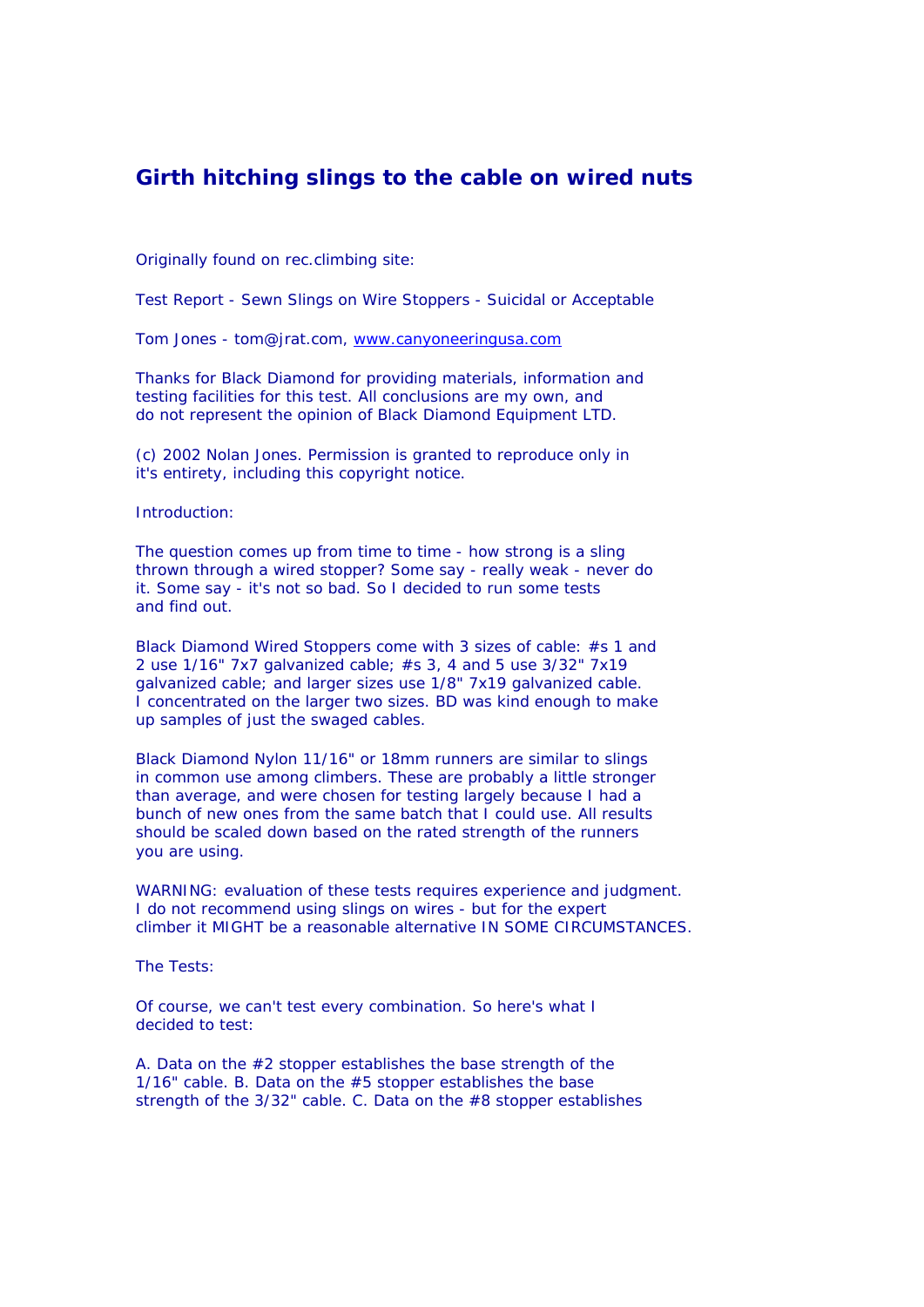the base strength of the 1/8" cable. D. Data on Camalot slings establishes the base strength of the webbing loops.

Base Data:

1/16" cable: Average 724 lbs, Minimum 566 lbs, Rating 450 lbs, N  $= 131.$  3/32" cable: Average 1747 lbs, Minimum 1409 lbs, Rating 1259 lbs, N = 220. 1/8" cable: Average 2970 lbs, Minimum 2607 lbs, Rating 2248 lbs, N=190. Slings: Average 5781 lbs, Minimum 5393 lbs, Rating 4946 lbs, N=236.

But, we're not going to be real sophisticated here, we'll just use the average.

1/6" cable = 724 lbs. 3/32" cable = 1747 lbs. 1/8" cable = 2248  $\textsf{lbs.}$  Sling = 5781.

New Test Data - all tests use 4 samples. All strengths in pounds.

T1: Test actual batch of slings.

Average =  $5880$ . Minimum =  $5733$ .

Conclusion: this batch of slings a little stronger than average.

T2: Test slings, girth hitched together (as they normally are in the field), not neatly dressed.

Average =  $4363$ . Minimum =  $4084$ .

Conclusion: girth hitching sling to sling loses 26% of the sling strength. Given the high initial strength, the hitched system is still strong enough for most climbing uses.

T3: 1/16" cable with sling girth hitched to it.

Average =  $936.5$ . Minimum =  $911$ 

Conclusion: compared to 1/16" cable average of 724 lbs - Sling is stronger when girth hitched to sling than when run over the head of a tiny stopper.

T4: 3/32" cable with sling girth hitched to it.

Average =  $1301.5$ . Minimum =  $1269$ .

Conclusion: compare to 3/32" cable average of 1747 lbs. Loss of strength of 26% on the cable.

T5: 1/8" cable with sling girth hitched to it.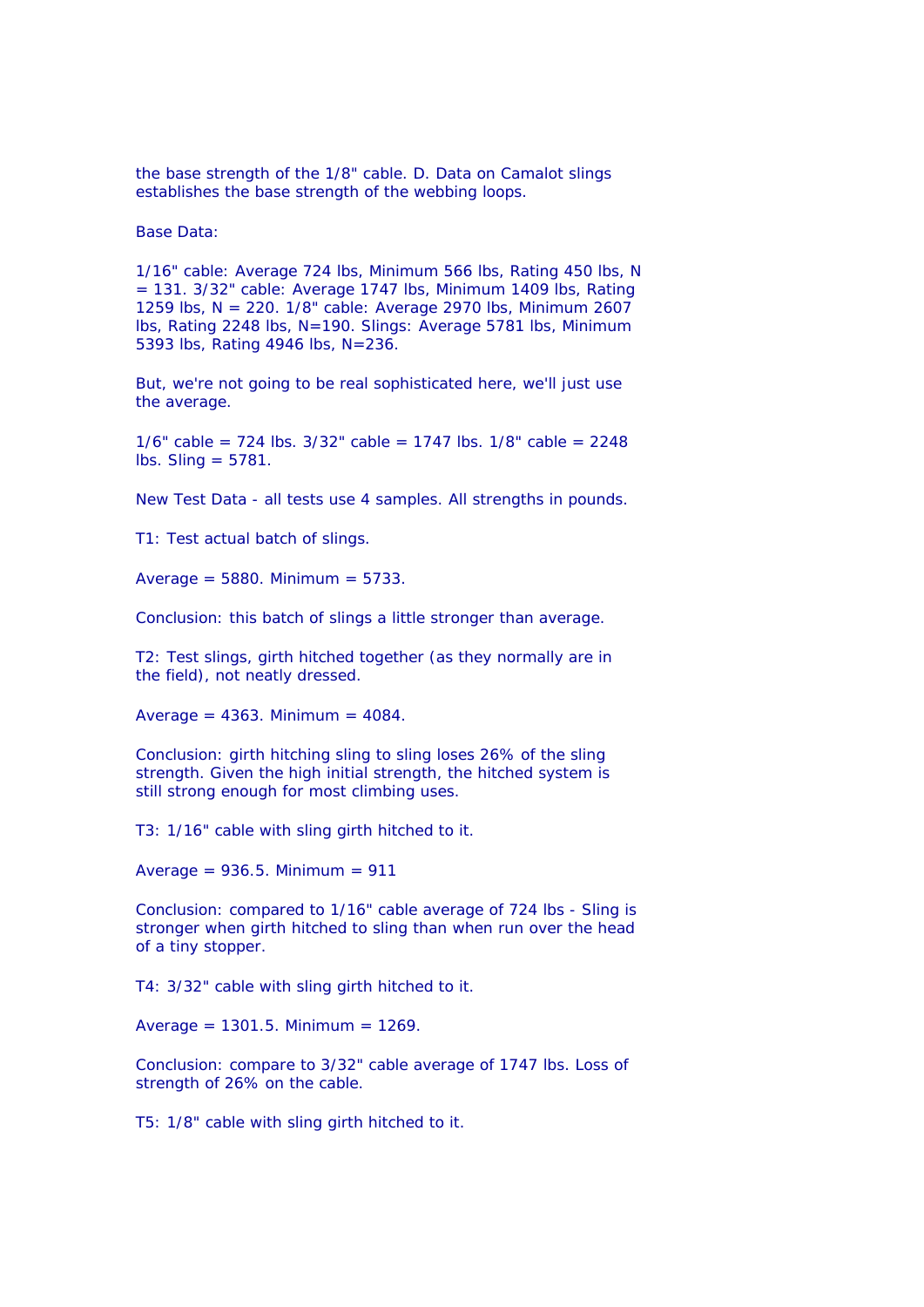Average =  $1709.0$  Minimum =  $1624$ .

Conclusion: compare to 1/8" cable average of 2248 lbs. Loss of strength of 28%.

T6: 1/8" cable with sling doubled through it (rather than girth hitched).

Average =  $3211$ . Minimum =  $3054$ .

Conclusion: compare to 1/8" cable average of 2248 lbs. No loss of strength.

T7: 3/32" cable girth hitched with 3/32" cable (stopper to stopper extension).

Average =  $1520$ . Minimum =  $1439$ .

Conclusion: compare to 3/32" cable 1747, loss of strength of 13% - better than the sling.

Comments: The data is screwed up a little bit because the actual stoppers are tested with the aluminum stopper at the top and a 10mm pin at the bottom. These commonly break at the top, where the cable folds tightly going into the stopper. Thus, in these tests, we can achieve "stronger than average results" because we are running the tests differently.

Overall conclusion:

Yes and No.

1/16" cable (really small stoppers)

You probably would not think of tossing a sling through these, because the placement and the cable are so small and weak to begin with. Looks like the sling does not make it any worse, but this is of little utility, since this is an aid piece anyway. Not strong enough to rappel off of.

3/32" cable (small stoppers 4, 5 and 6)

I think these are usually considered pretty strong, but not truck. Girth Hitching the sling through gives you significant loss of strength, to down below the rating on the #5 Stopper. May be OK for rappelling and low-impact falls, but not for general use.

1/8" cable (large stoppers)